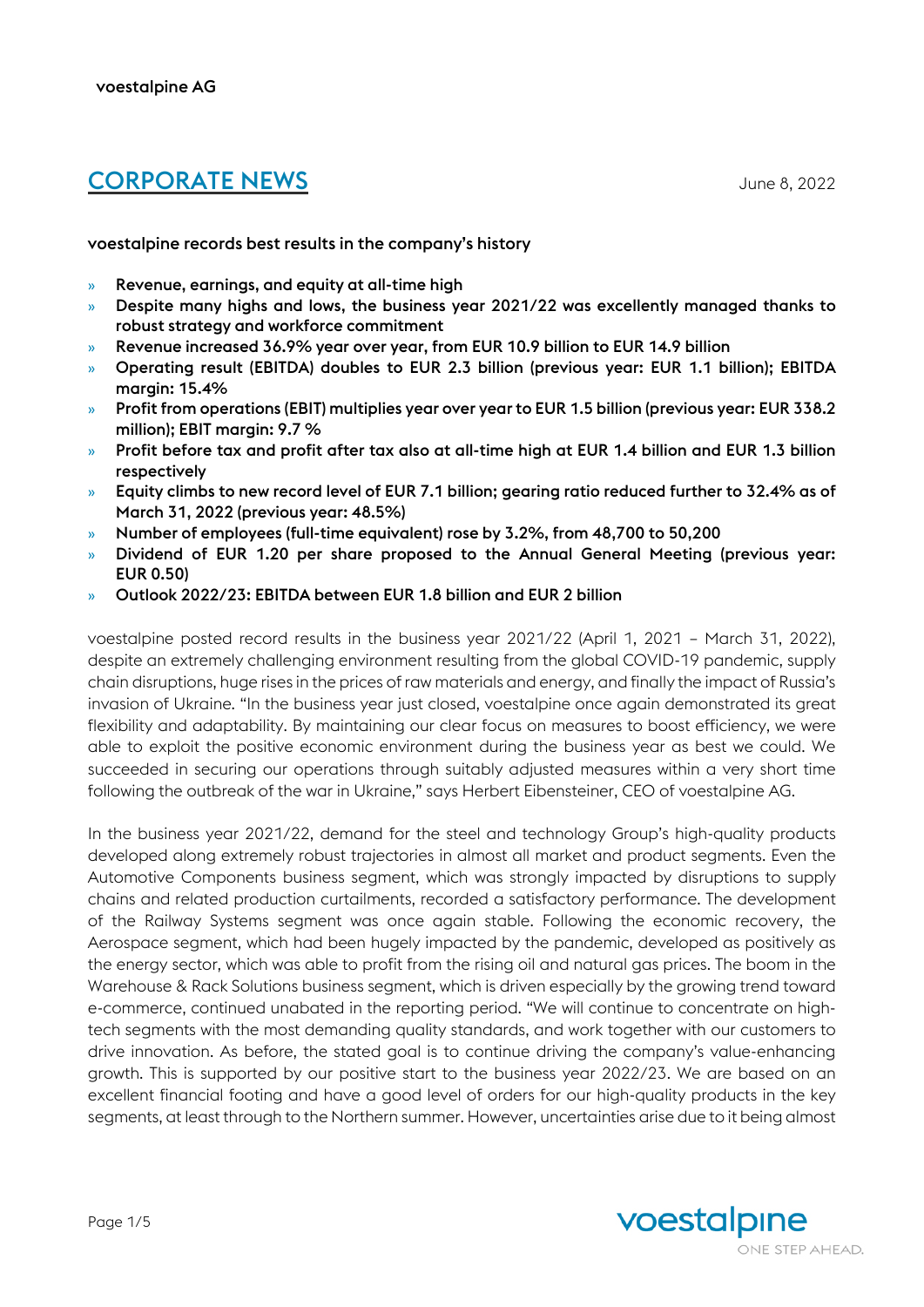impossible to forecast economic development in the second half of the calendar year 2022," says Eibensteiner.

### Revenue, earnings, and equity reach all-time high

In terms of both revenue and earnings, as of March 31, 2022, the voestalpine Group closed the books on its most successful business year since its founding. Revenue rose 36.9% in a year-over-year comparison, to EUR 14.9 billion. The operating result (EBITDA) also developed positively, doubling year over year to EUR 2.3 billion (2020/21: EUR 1.1 billion). Profit from operations (EBIT) was outstanding, rising from around EUR 340 million in the previous year to EUR 1.5 billion. The EBITDA margin amounted to 15.4%, and the EBIT margin to 9.7%.

Active debt reduction measures over the past years resulted in further improvement to net financial debt, shrinking it to EUR -71.8 million for the business year just closed (2020/21: EUR -103.4 million). This resulted in a profit before tax of EUR 1.4 billion (previous year: EUR 234.8 million). The result of discontinued operations includes a positive valuation for voestalpine Texas of EUR 256.6 million. At EUR 1.3 billion, profit after tax has also risen significantly (previous year: EUR 31.7 million).

The gearing ratio (net financial debt as a percentage of equity) was again significantly reduced, to 32.4%, from its level of 48.5% in the previous year. Net financial debt is significantly lower, at EUR 2.3 billion (previous year: EUR 2.7 billion). This equates to the lowest year-end net financial debt since the business year 2012/13 and to the lowest gearing ratio since the acquisition of Böhler-Uddeholm in the business year 2007/08. The voestalpine Group's equity surpassed the EUR 7 billion mark for the first time in its history.

As of March 31, 2022, the number of employees in the voestalpine Group worldwide amounted to 50,200 (full-time equivalent) which is 3.2% (1,571 FTE) more than in the previous year.

# Proposed dividend: EUR 1.20

Subject to the approval of the Annual General Meeting of voestalpine AG on July 6, 2022, a dividend of EUR 1.20 per share will be paid to the company's shareholders. Only three times since the company's IPO in 1995 has a higher dividend been paid. Relative to the voestalpine share's average price of EUR 33.63 in the business year 2021/22, the dividend yield is 3.6%, a substantial increase over the previous business year's 2.0%.

#### Special steel plant in Kapfenberg starts up in Northern summer 2022

The world's most advanced special steel plant at the voestalpine site in Kapfenberg will gradually be commissioned this summer, operating at full capacity from fall onwards. Despite an exceptionally difficult operating environment and delivery bottlenecks in almost all sectors, work on the investment project continued without disruption. The first facilities are already undergoing testing at the plant which will produce 205,000 tons of special steels for the international aerospace, oil and natural gas, automotive, and toolmaking industries. The new special steel plant will secure around 3,000 jobs at the Styrian voestalpine sites in Kapfenberg and Mürzzuschlag. As already communicated, costs will rise by

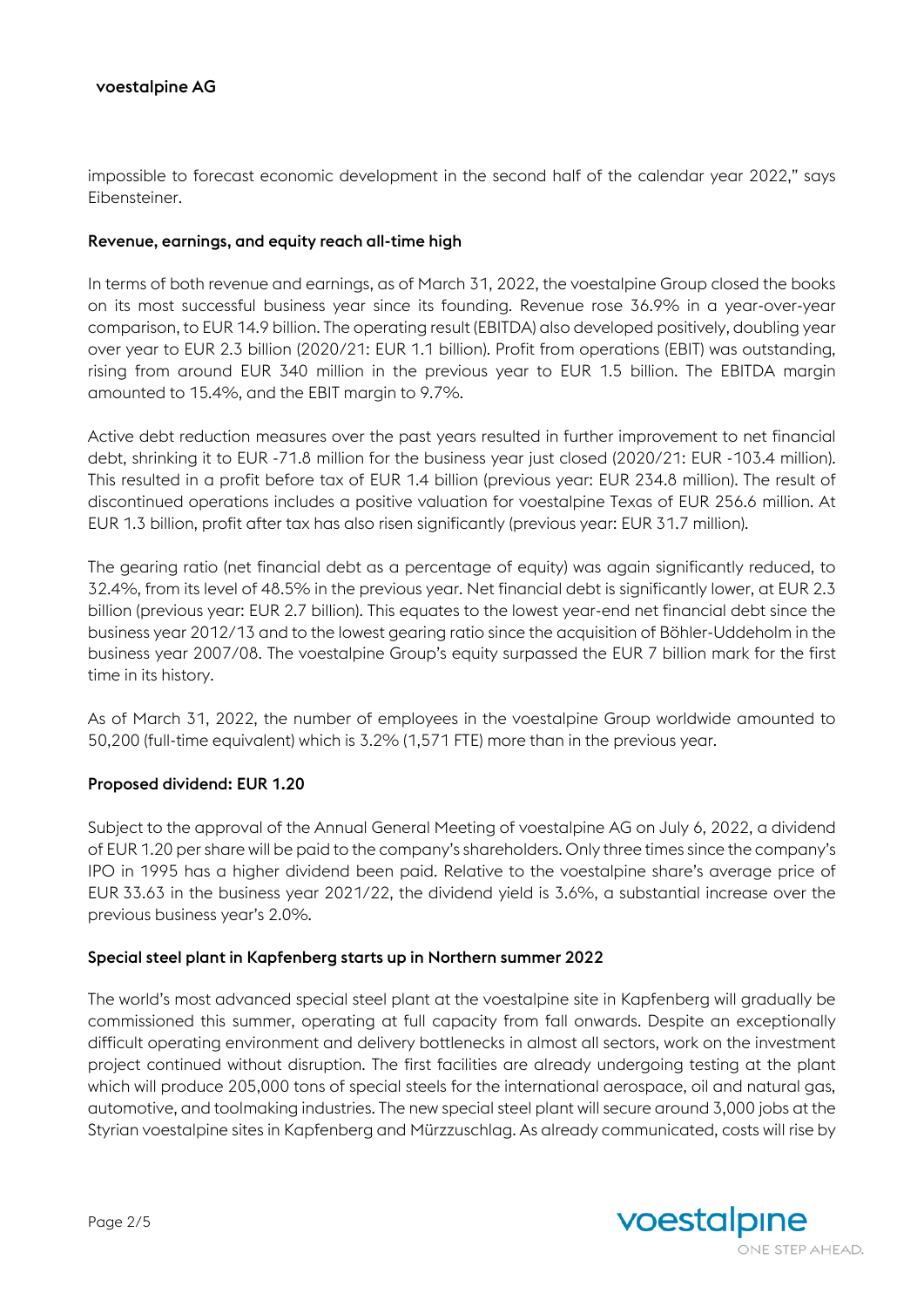# voestalpine AG

around 10% to 20% over the original planned investment of EUR 350 million due to the challenges associated with the COVID-19 pandemic and delays in deliveries from equipment suppliers.

In total, voestalpine invested EUR 710 million in the business year 2021/22, representing a 16% rise over the previous year. Investment expenditure was focused on technical optimizations to existing assets and replacement investments. Over the coming years, voestalpine will again increasingly invest in highly profitable growth projects in its processing divisions. Another particular focus will be on implementing the technology transformation for decarbonization at the steel producing sites in Linz und Donawitz.

### greentec steel for a successful future

voestalpine is commited to the global climate goals and greentec steel is the Group's ambitious stepby-step plan for green steel production. voestalpine's mission is carbon neutral steel production using green hydrogen by 2050, for which the Group is already undertaking intensive research into promising breakthrough technologies. In an important intermediate step toward carbon neutral steel production, voestalpine is planning an incremental switch from the coal-based blast furnace route to electric arc furnace technology at the Group's steel facilities in Linz and Donawitz as early as 2027. This conversion alone would allow carbon emissions from steel production to be significantly reduced by around 30% from 2027. In March 2022, the Supervisory Board of voestalpine AG approved the initial implementation steps for the technological transformation. A decision by the Supervisory Board as to final approval of the investments required for the two electric arc furnaces will be taken next year, in turn making it possible to begin construction in 2024.

# Outlook for the business year 2022/23

The outbreak of the war in Ukraine along with the resulting sanctions against Russia brought an abrupt end to the strong momentum that the economic rebound generated once pandemic-related restrictions had been lifted, curbing economic growth in Europe yet again. In North America, too, growth already declined slightly and unexpectedly in the last quarter of the company's business year 2021/22. China's zero-COVID strategy is not only slowing down the country's own economic momentum. Given the strong interdependence of global supply chains, we expect its ramifications to affect both Europe and North America also.

Market sentiment thus clouded over at the start of the company's new business year 2022/23. The situation is further aggravated by the fact that the parameters of macroeconomic growth—first and foremost, the duration and course of the Ukraine war as well as the political reactions thereto—largely are imponderable.

Volatile raw materials and energy prices as well as future developments in the COVID-19 pandemic further deepen the uncertainty. So far, China has consistently maintained its zero-COVID strategy. This might lead to temporary bottlenecks in global supply chains during the current business year.

In light of the difficult environment overall, the Group's excellent financial footing and high order backlog at the start of its new business year give voestalpine a decisive edge. The company's order books are filled through to the Northern summer of 2022 at least, and longer for some product and customer segments. The structure of our contracts— which comprise short, medium, and long terms will provide additional stability.

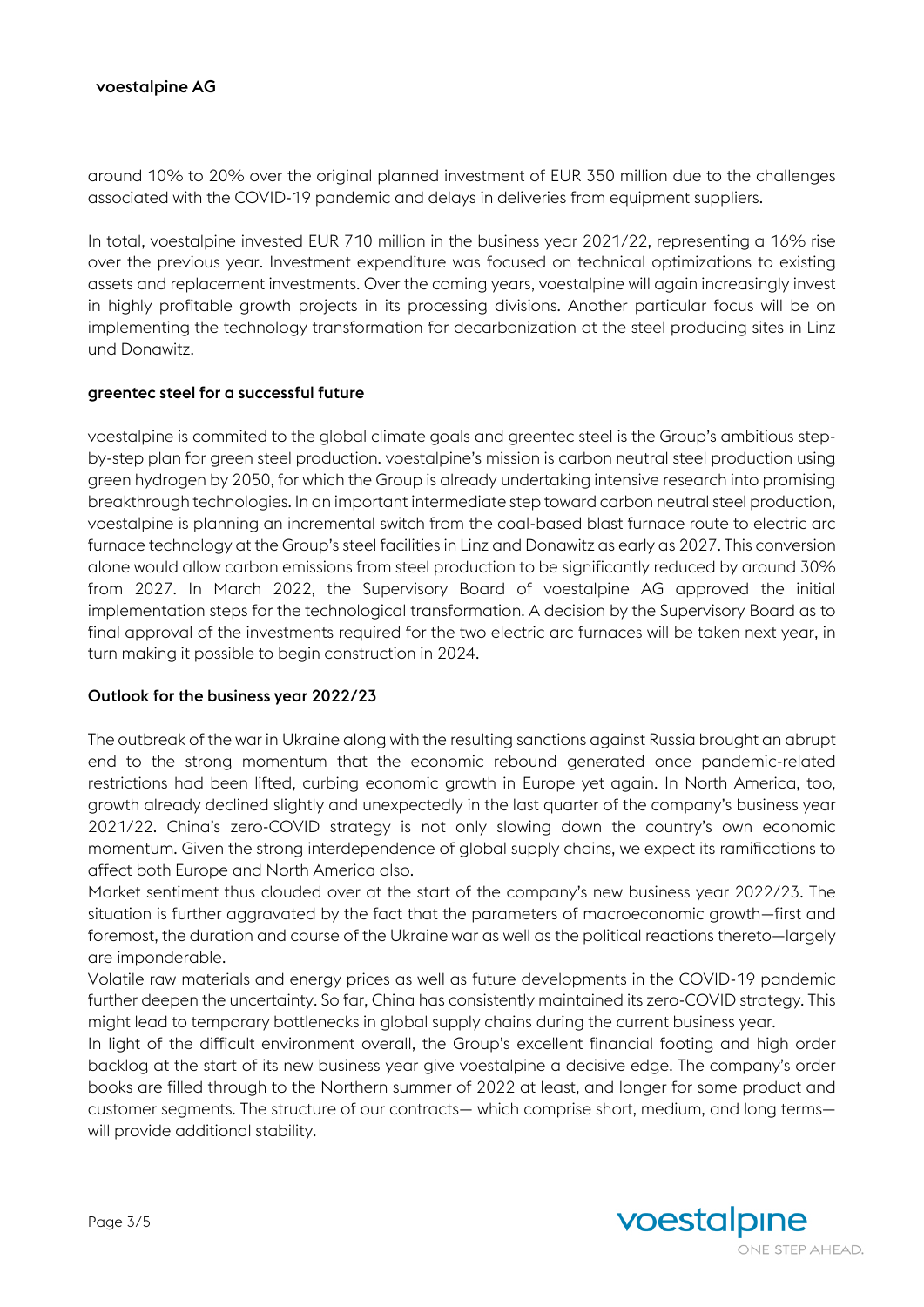# voestalpine AG

Despite good demand for cars, the automotive industry will again have to contend with supply chain constraints in the business year 2022/23. However, some improvement in this situation should be expected in the course of the fiscal year.

The aerospace industry is seeing an upward trend at this time, which should persist throughout most of the business year 2022/23.

High energy prices will continue to drive demand from the oil & natural gas industries.

The construction and mechanical engineering sectors as well as the white goods and consumer goods industries are currently showing solid demand.

As in the past, the railway infrastructure segment should serve as a stabilizing factor on the whole throughout the business year.

Against this backdrop, we expect the Group to post good earnings performance for the first quarter of the business year 2022/23. Portions of the second business quarter should also benefit from current order levels even though the momentum will decline, as is generally the case during the Northern summer.

However, major uncertainties cloud the forecast for the business year's second half. Assuming that, overall, the global economy will cool off but will not suffer any additional major economic distortions due to the Ukraine war; due to new, aggressive COVID-19 waves; or due to large-scale disruptions of international supply chains, the Management Board of voestalpine AG expects the Group to generate EBITDA of between EUR 1.8 billion and EUR 2.0 billion for the business year 2022/23.

|                            | BY 2020/21*           | BY 2021/22            | Change     |
|----------------------------|-----------------------|-----------------------|------------|
|                            | 04/01/2020-03/31/2021 | 04/01/2021-03/31/2022 | in $%$     |
| Revenue                    | 10.901.9              | 14,923.2              | $+36.9$    |
| <b>EBITDA</b>              | 1.148.1               | 2,291.3               | $+99.6$    |
| EBITDA margin in %         | 10.5%                 | 15.4%                 |            |
| EBIT                       | 338.2                 | 1,454.3               | $+330.0$   |
| EBIT margin in %           | 3.1%                  | 9.7%                  |            |
| Profit before tax          | 234.8                 | 1,382.5               | +488.8     |
| Profit after tax from      | 255.7                 | 1,072.4               | $+318.8$   |
| continuing operations      |                       |                       |            |
| Profit after tax from      | $-224.0$              | 257.9                 |            |
| discontinued operations    |                       |                       |            |
| Profit after tax **        | 31.7                  | 1.330.3               | $+4,096.5$ |
| EPS (euros)                | 0.24                  | 7.28                  | $+2,933.3$ |
| Gearing-ratio in % (03/31) | 48.5%                 | 32.4%                 |            |

### Key figures of voestalpine Group

Mio. EUR

\*Business year 2020/21, retroactively adjusted.

\*\* Before deduction of non-controlling interests.

voestalpine AG's Business Year 2021/22 as of March 31, 2022, may be viewed on the Company's website, [www.voestalpine.com,](http://www.voestalpine.com/) under the "Investors" tab.